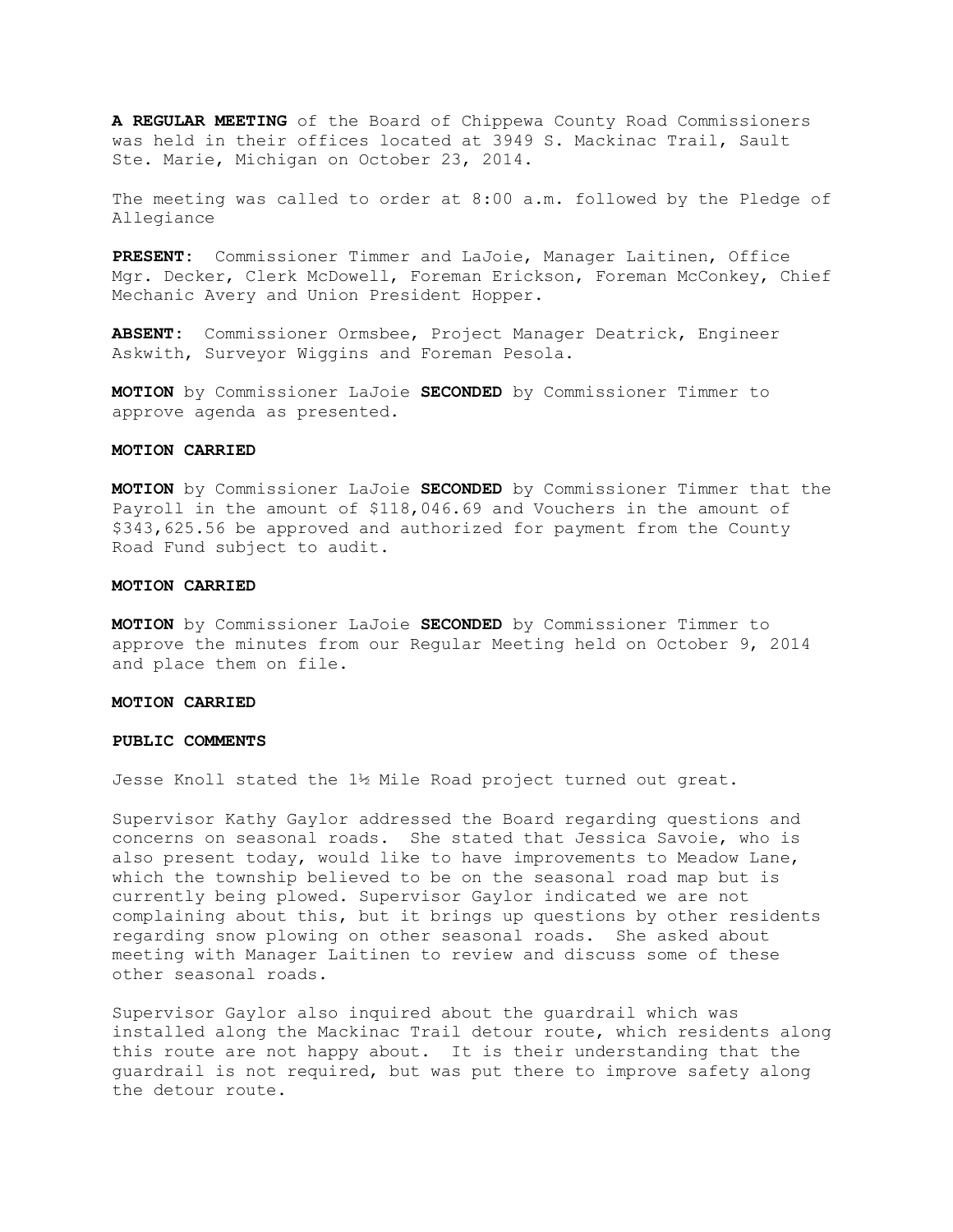Manager Laitinen affirmed that yes the guardrail was intended to be temporary, but we have negotiated with MDOT to have them leave the guardrail in place and in recognition we would do some of the shoulder repairs. Manager Laitinen stated by leaving them in place it provided added protection for the public.

Supervisor Gaylor stated there are homeowners in the area where the guardrail has been installed that have concerns about the way it looks. She inquired about having the end sections removed.

Manager Laitinen encouraged Supervisor Gaylor to have any homeowner who has questions or concerns to give him a call. He stated we can't just remove the end sections of the guardrail. With the type of end sections that were installed and being this is the impact part of it, it would require installing a totally different end section which would be costly and time consuming.

Manager Laitinen then addressed the issue about seasonal roads. He acknowledged that yes, years ago it did happen that when anyone moved in on a seasonal road the local garage started plowing it not only in Rudyard but all over the county. This was done a lot of time without knowledge of management or Board approval. He stated since 2008 those decisions are now being made by the Board who have established a policy for Seasonal Road maintenance. Further discussion ensued regarding status of Meadow Lane as seasonal or not and snowplowing of it. Manager Laitinen stated before Meadow Lane could be plowed beyond the current location it would be necessary to have an agreement for 50% cost sharing for improvements from an outside source.

Kinross Township Supervisor Jim Moore voiced his concerns regarding work that was done along Gains Hwy, and also problem areas along Shunk Road between 7 and 9 Mile.

## **STAFF REPORTS**

Foreman Erickson

- · Putting up winter salt/sand
- · Placing our winter snow markers
- · Grading of gravel roads
- · Working on drainage problems
- · Equipment maintenance

Foreman McConkey

- · Placing winter snow markers
- · Winter salt/sand
- · Grading gravel roads
- · Equipment maintenance

Office Mgr. Decker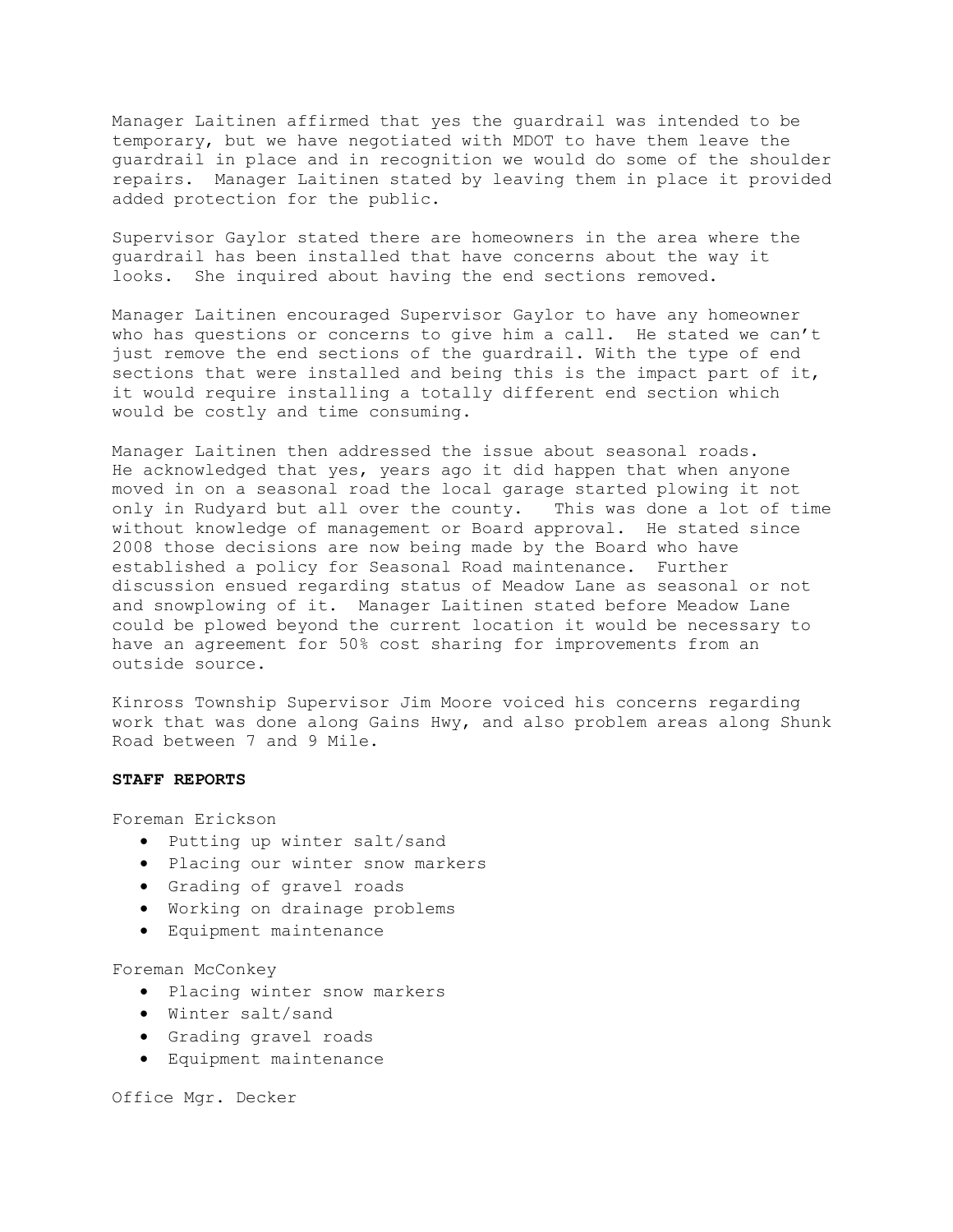- · Gave update on Emergency Management Grant
- · Financials available for September
- · Final payment other that the 10% retainer for the new salt barn was paid today.
- · Billings sent to Great Lakes Commission for URS payments.

Chief Mechanic Avery

· Working on equipment maintenance

# **COUNTY COMMISSIONERS' COMMENTS-NONE**

## **MANAGERS REPORT**

- · Thanked Union President Hopper for volunteering his time on Saturday's for the Michigan My Drive event sponsored by State Farm.
- · Spent all day yesterday preparing for depositions for DEQ litigations to be taken the 1st week of November. There was a change in the case with it being moved into the Michigan Court of Claims and out of Circuit Court. The case could be entering into mediation hearing instead of a court trial.
- · Will return to 8 hour days beginning on Monday, October 27th.
- · We have placed the ads for temporary winter help with applications to be returned by Friday, October  $31^{st}$ . We will need one individual for Goetzville and another for Eckerman.
- · Attended the DEQ Joint Agency Transportation Meeting in Lansing last week. The Fish and Wildlife Dept. has extended the comment period for the northern long eared bat. It does appear that this species of long eared bats will be listed on an endangered listing. He reviewed the ramification for us once they are placed on this list.
- · Meet last week with Forest Service to review the Teets Road and Bear Creek stream crossing. The Forest Service has now raised the money for this project and have asked us to enter into a contract with them to construct the structure. In the process of drafting agreement with them to begin construction in 2015.
- · Payne & Dolan has completed Centerline Road but because of the weather they might have to hold off until the spring to finish the county paving. We have been assured that the bid prices will be honored.
- · Attended meeting for Managers of Straits Area Council. We are in the process of drafting a proposal to ask the legislature to support a bill to exempt the Road Commission from participating in or having to pay dues to Miss Dig program.
- · Will hold the Rural Task Force Meeting next Tuesday. We will be adding to the listing the county wide pavement marking project.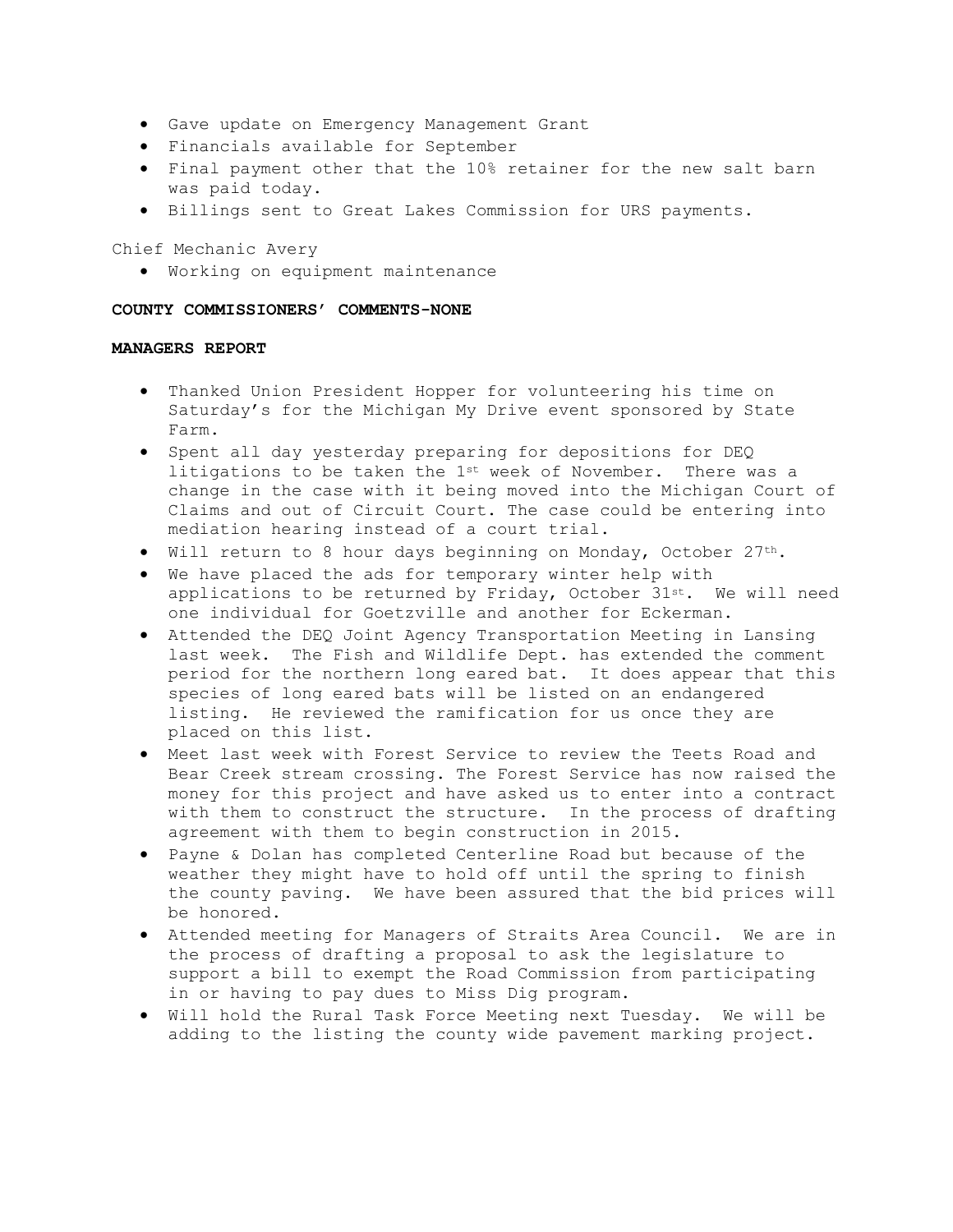Manager Laitinen presented Sault Tribe/CCRC ERFO Reimbursement Agreement for approval. He indicted this agreement is for the storm damage on Sugar Island and the total allowable reimbursement is in the amount of \$811,607.00. The total damage was higher but this was damage done to only roads on the tribal road inventory.

**MOTION** by Commissioner LaJoie **SECONED** by Commissioner Timmer to approve the ERFRO Reimbursement Agreement as presented and authorize Chairman Timmer and Manager Laitinen to sign the agreement.

## **MOTION CARRIED**

Office Manager Decker opened discussion on purchase of new photo copier. He indicated the current copier is 10 years old and has over 872,000 copies on it. It is no longer accessible through our computers because of windows 7 updates and the new maintenance agreement will be 1,500 a year. Received quotes from Williams Office, Sault Printing and National Office. He indicated he is looking to get approval to make a purchase after review of all quotes and would be in an amount between 5,000.00 to \$6,500.00.

**MOTION** by Commissioner LaJoie **SECONED** by Commissioner Timmer to approve the purchase of a new photo copier not to exceed \$7,000.00.

#### **MOTION CARRIED**

# **PUBLIC COMMENTS**

Kinross Township Supervisor Jim Moore indicated he would be meeting with Wendy at Sault Tribe to discuss possible projects.

Union President Hopper invited all non union staff and Board members to the union's annual dinner to be held November 1st at the Bay Mills Casino with drinks at 6:00 and dinner at 7:00.

Office Manager Decker stated the new PA-152 limitation amounts along with the new BC/BS renewal rates will be reviewed at a preliminary meeting with Ryan from BC/BS, Kim from Mazzali along with Chris, Rob and himself on Thursday, October 30th at 11:00 a.m. He and Rob have also discussed approaching the union to see if we could agree to change our renewal date to the  $1^{st}$  of August instead of February  $1^{st}$ . A renewal date of February 1st would allow us more time to shop other carriers.

#### **ROAD COMMISSIONERS' COMMENTS**

Commissioner LaJoie inquired about all the damaged delineators on I-75 and wondered if we would be taking care of them before winter.

Manager Laitinen stated we do work on them as time allows, but MDOT only budgets a certain amount to signing and there were a lot of larger signs on I-75 which need to be repaired.